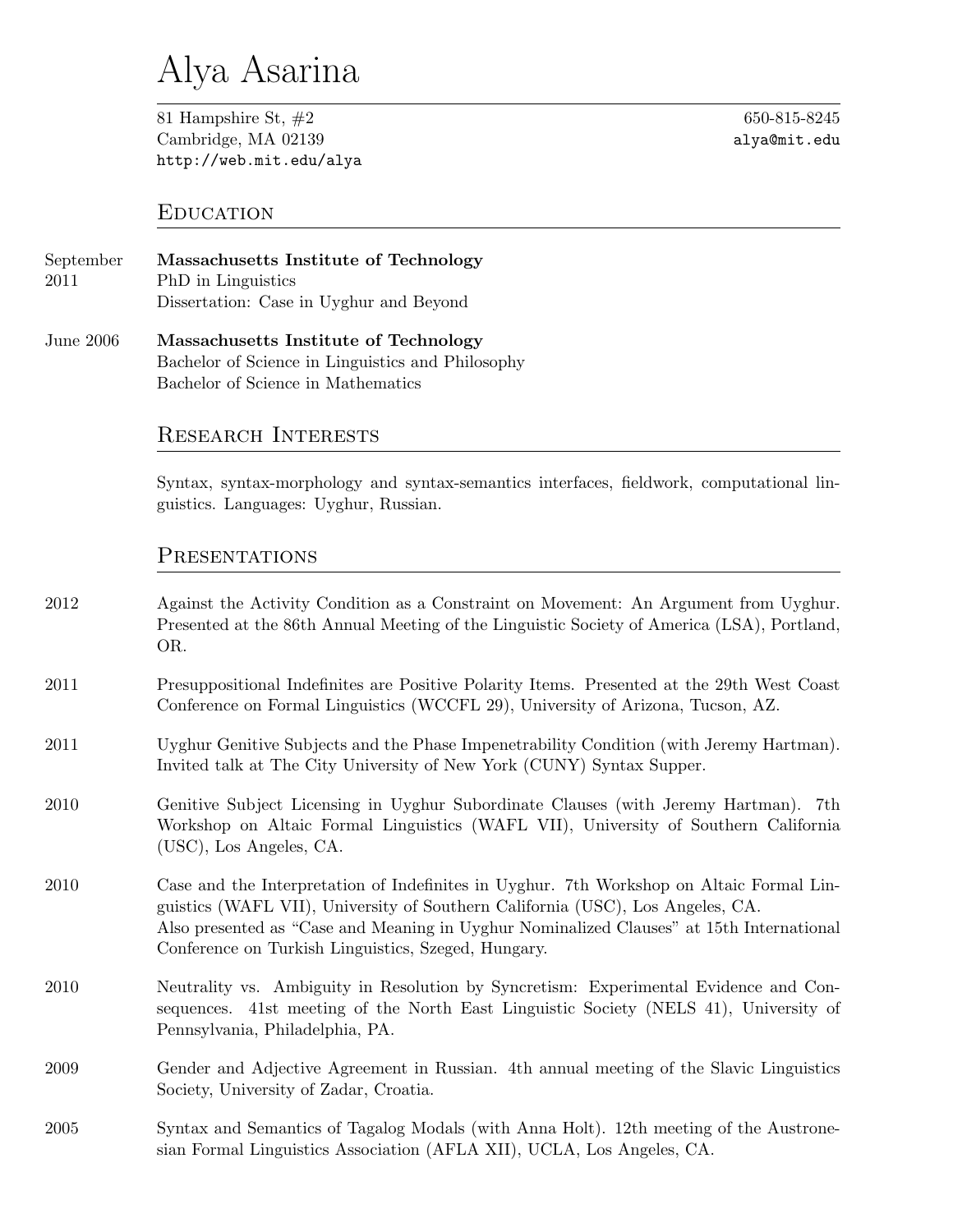**PUBLICATIONS** 

- 2011 Genitive Subject Licensing in Uyghur Subordinate Clauses (with Jeremy Hartman). *Natural Language & Linguistic Theory*, accepted with minor revisions.
- 2011 Presuppositional Indefinites are Positive Polarity Items. To appear in the proceedings of the 29th West Coast Conference on Formal Linguistics (WCCFL 29).
- 2011 Genitive Subject Licensing in Uyghur Subordinate Clauses (with Jeremy Hartman). In *Proceedings of the 7th Workshop on Altaic Formal Linguistics (WAFL7)*.
- 2011 Neutrality vs. Ambiguity in Resolution by Syncretism: Experimental Evidence and Consequences. To appear in the proceedings of the 41st meeting of the North East Linguistic Society (NELS 41).
- 2005 Syntax and Semantics of Tagalog Modals (with Anna Holt). In *Proceedings of the Twelfth Annual Conference of the Austronesian Formal Linguistics Association (AFLA)*.

#### **TEACHING**

- Fall 2008 **Teaching Assistant for Introduction to Linguistics (24.900)** MIT Planned and taught a weekly section, met with students, graded assignments and papers. Primary instructor: Norvin Richards.
- Spring 2008 **Teaching Assistant for Introduction to Linguistics (24.900)** MIT Planned and taught a weekly section, met with students, graded assignments and papers. Gave a guest lecture. Primary instructor: Suzanne Flynn.
- Spring 2006 **Class Instructor for Poetry in Translation (SP.261)** MIT Created, developed and taught a seminar on poetry in translation. Designed a curriculum, prepared materials, presented background, and guided discussion in weekly class meetings. Compiled course materials for the MIT OpenCourseWare website: http://ocw.mit.edu/courses/special-programs/sp-261-poetry-in-translation-spring-2006

#### **EMPLOYMENT**

October 2011 – *MIT Lincoln Laboratory* **Technical Staff** Lexington, MA present Designed a method for using Amazon's Mechanical Turk to efficiently elicit judgments of Arabic name matches. Provided expertise in natural language processing for research on novel approaches to utilizing Internet data.

Summer 2007 *Google (Machine Translation Group)* **Software Engineer Intern** Mountain View, CA Researched morphology-based improvements for the English–Russian translation system.

## Additional Academic Experience

Summer 2005 **Linguistic Society of America 2005 Summer Institute** MIT Attended five three-week long courses.

#### **SERVICE**

| Fall 2010                     | Spring $2010 - \text{Ling-Lunch Co-Organizer}$<br>Managed a series of weekly talks. Solicited speakers and advertised to the community.   | MIT. |
|-------------------------------|-------------------------------------------------------------------------------------------------------------------------------------------|------|
| Fall 2007 –<br>$Spring\ 2008$ | Association of Student Activities Graduate Member-at-Large<br>Oversaw and revamped the recognition process for new Student Groups at MIT. | MIT. |